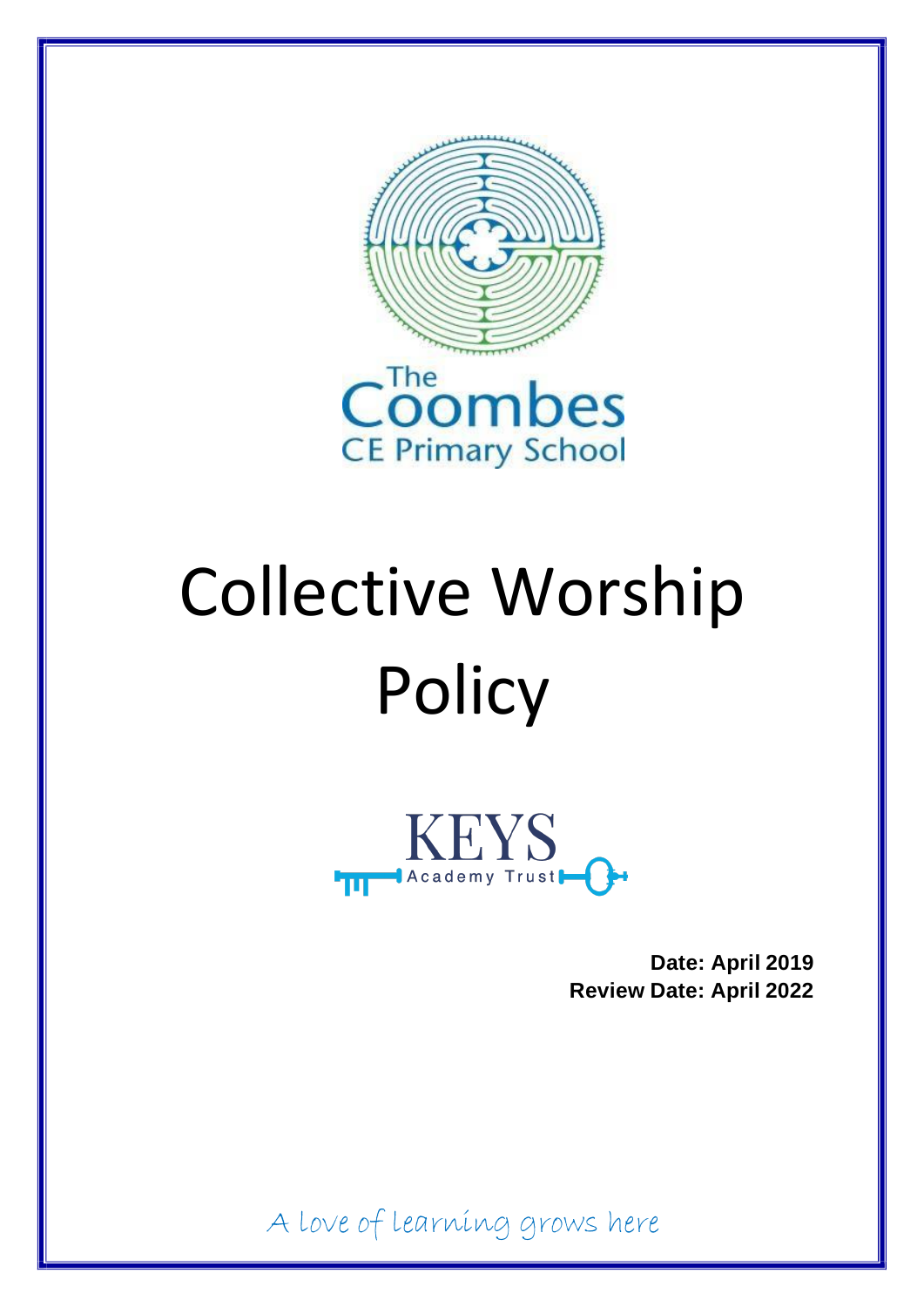### **School Vision**

A love of learning grows here

*(A farmer went out to sow his seed. Mark 4: 3-8)*

*The Coombes vision is about growing. Here we grow to* 

*Love learning*

*Be the best we can*

*Respect and care for each other*

*Serve our community*

*Look after our environment*

This School has a Christian foundation and our vision and values are based on this. We seek to achieve academic excellence and provide the good conditions described by Jesus Christ in the parable of the sower where each child can grow and thrive. We aim to see each child grow in character, confidence and understanding, grow in appreciation of who they are and acquire the skills needed to succeed in a changing world.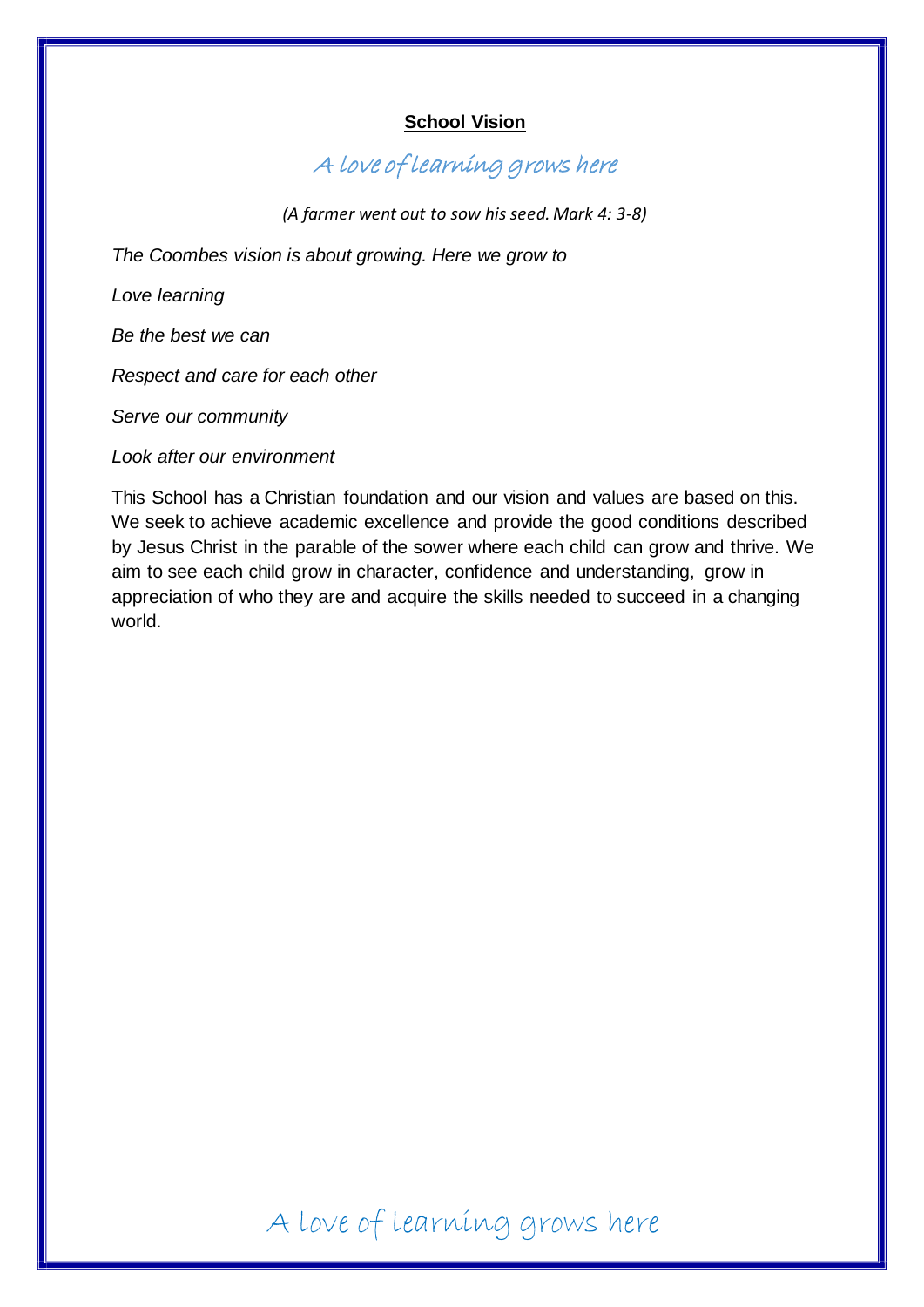## **The Coombes Vision - As Seen In Collective Worship Policy**

It is important that all members of The Coombes C of E Primary School can confidently speak about our Vision and that this vision is central to our Collective Worship. This will be done in an age appropriate way and does not require a scripted response from our children. To achieve this, the vision must be the starting point of all acts of worship. The table below indicates how the school's vision applies to the Collective Worship Policy.

| <b>School Vision</b><br>Here we grow to | <b>Collective Worship</b>                                                                                                                                                                                                                                                                                |
|-----------------------------------------|----------------------------------------------------------------------------------------------------------------------------------------------------------------------------------------------------------------------------------------------------------------------------------------------------------|
| Love learning                           | - Ensure that assemblies are interesting and provide<br>challenge spiritually, morally, socially and culturally.<br>- the service are a valid educational experience                                                                                                                                     |
| Be the best we can                      | - Weave through the assemblies the school values<br>with examples of how these should be applied in<br>everyday life: Compassion, Wisdom, Perseverance,<br>Forgiveness, Responsibility and Respect.<br>- Ensure that the school's definition of Spirituality is<br>encompassed during collective worship |
| Respect and care for each<br>other      | - Respect is central to assemblies in the way that<br>they are administered, the behaviour expectations<br>from the children, the expectations of attendance of<br>all staff members and the message given<br>- have the ability to show reverence                                                       |
| Serve our community                     | - Ensure that children are aware of their place within<br>society - link in with British Values<br>- Ensure that the children understand where the<br>preachers come from within the community<br>- foster a sense of belonging to a wider community                                                     |
| Look after our environment              | - Ensure that children are aware of current<br>environmental issues and the Christian view of<br>stewardship                                                                                                                                                                                             |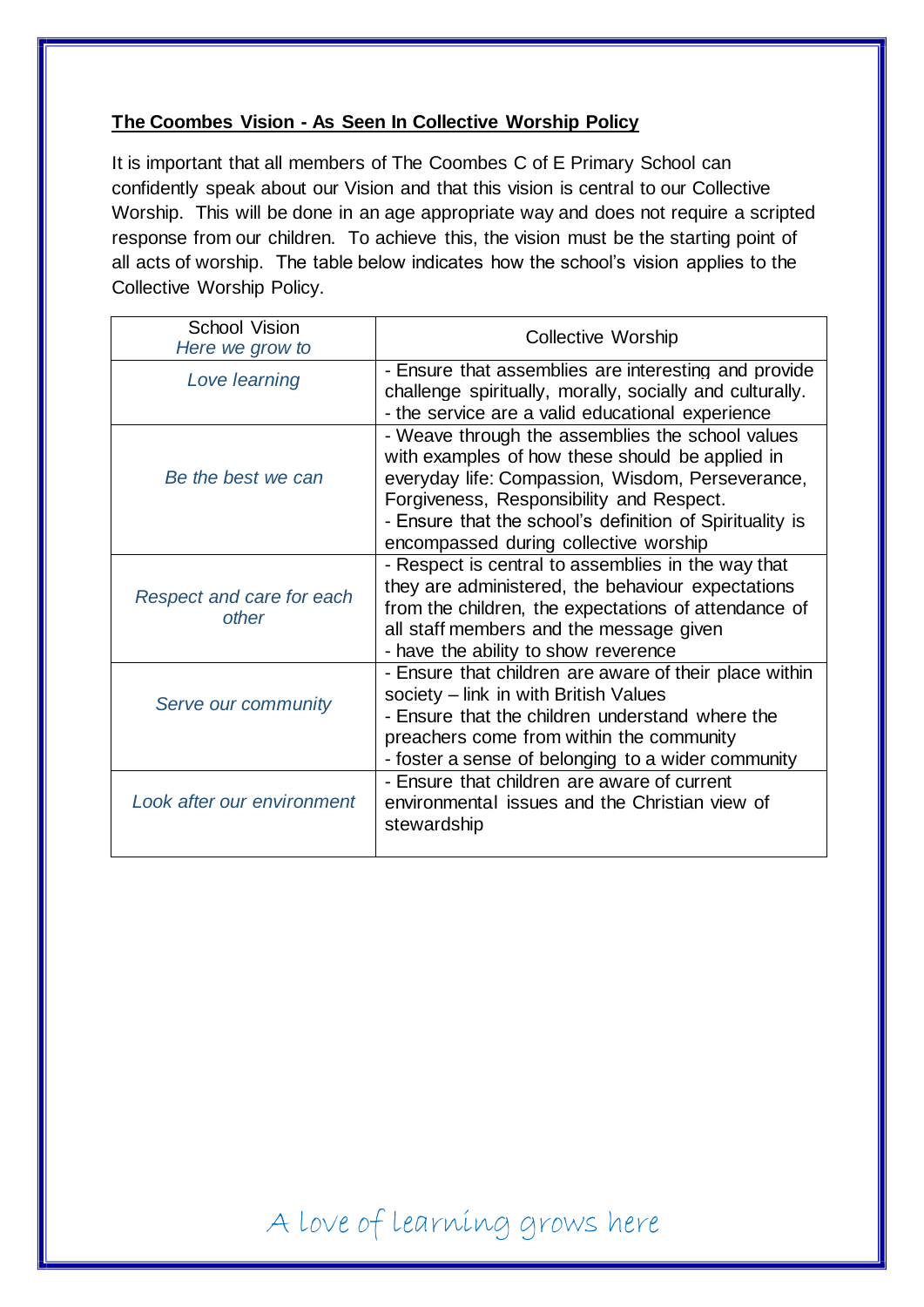#### **1.0 Rationale**

The school recognises, as with all areas of the curriculum, collective worship should be a valid educational experience, and that, as set down in the 1988 Education Reform Act, the nature of the collective worship is wholly or mainly of a broadly Christian character.

#### **2.0 Purpose of the Policy**

The school sees the time set aside for Collective Worship as being a time for sharing and togetherness; a sharing of knowledge, feelings and experience. It is seen as a time when we foster a sense of belonging to the school, to the wider community of Arborfield and to the society and world in which we live. It is a special act or occasion whose purpose is to show reverence to God.

#### **3.0 Guidelines**

- Children will take part in Collective Worship every day.
- All members of staff will be given the opportunity to lead Collective Worship.
- All children will also be given the opportunity to participate in Collective Worship.
- Members of appropriate organisations will be invited to share in Collective Worship.
- Themes used will sometimes relate to the cycle of the seasons, the wonders of the world, the deeds of man and the celebration of religious festivals.
- They will also relate to the children's interests classroom activities, the interests of the community and values upheld by individuals and other communities.
- The themes will be put forward in a variety of ways, e.g. through story, prose, poetry, drama, art, music, discussion.
- There will sometimes be reference made to faiths other than Christianity.
- The collective worship will include the singing of hymns and songs and opportunities are given, both to join in with and to listen to prayers.
- Time will also be provided for silence and reflection.
- The School will meet sometimes as a whole and sometimes in smaller groups.